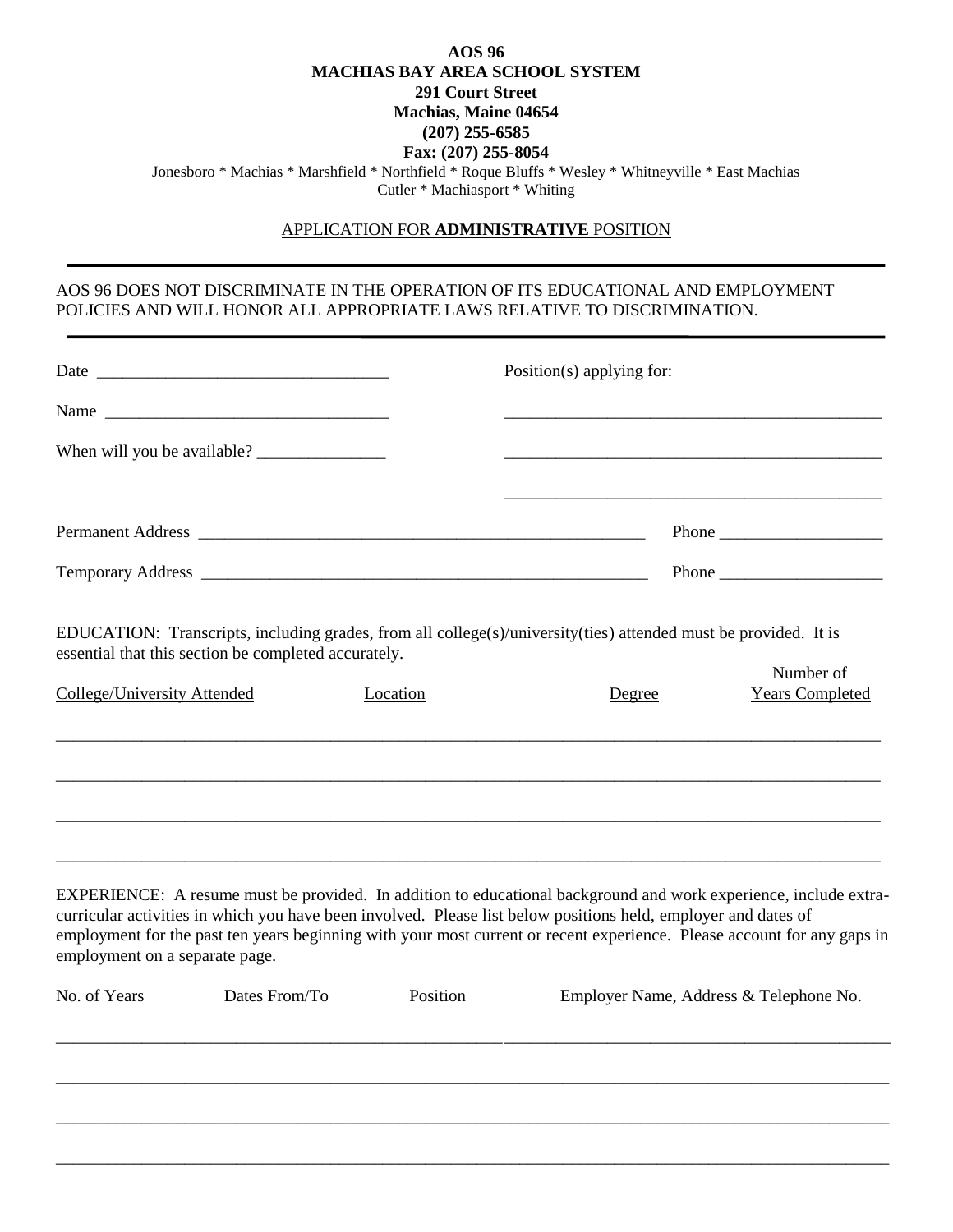# CERTIFICATION: List certification(s) you hold and provide copies of certification.

| <b>Type</b>                                                                                               | <b>State</b> | Date Issued | Date of Expiration |  |  |
|-----------------------------------------------------------------------------------------------------------|--------------|-------------|--------------------|--|--|
|                                                                                                           |              |             |                    |  |  |
|                                                                                                           |              |             |                    |  |  |
|                                                                                                           |              |             |                    |  |  |
| If you do not hold a Maine certificate, for what type of Maine certificate are you applying and eligible? |              |             |                    |  |  |

\_\_\_\_\_\_\_\_\_\_\_\_\_\_\_\_\_\_\_\_\_\_\_\_\_\_\_\_\_\_\_\_\_\_\_\_\_\_\_\_\_\_\_\_\_\_\_\_\_\_\_\_\_\_\_\_\_\_\_\_\_\_\_\_\_\_\_\_\_\_\_\_\_\_\_\_\_\_\_\_\_\_\_\_\_\_\_\_\_\_\_\_\_\_\_\_

\_\_\_\_\_\_\_\_\_\_\_\_\_\_\_\_\_\_\_\_\_\_\_\_\_\_\_\_\_\_\_\_\_\_\_\_\_\_\_\_\_\_\_\_\_\_\_\_\_\_\_\_\_\_\_\_\_\_\_\_\_\_\_\_\_\_\_\_\_\_\_\_\_\_\_\_\_\_\_\_\_\_\_\_\_\_\_\_\_\_\_\_\_\_\_\_

\_\_\_\_\_\_\_\_\_\_\_\_\_\_\_\_\_\_\_\_\_\_\_\_\_\_\_\_\_\_\_\_\_\_\_\_\_\_\_\_\_\_\_\_\_\_\_\_\_\_\_\_\_\_\_\_\_\_\_\_\_\_\_\_\_\_\_\_\_\_\_\_\_\_\_\_\_\_\_\_\_\_\_\_\_\_\_\_\_\_\_\_\_\_\_\_

\_\_\_\_\_\_\_\_\_\_\_\_\_\_\_\_\_\_\_\_\_\_\_\_\_\_\_\_\_\_\_\_\_\_\_\_\_\_\_\_\_\_\_\_\_\_\_\_\_\_\_\_\_\_\_\_\_\_\_\_\_\_\_\_\_\_\_\_\_\_\_\_\_\_\_\_\_\_\_\_\_\_\_\_\_\_\_\_\_\_\_\_\_\_\_\_

\_\_\_\_\_\_\_\_\_\_\_\_\_\_\_\_\_\_\_\_\_\_\_\_\_\_\_\_\_\_\_\_\_\_\_\_\_\_\_\_\_\_\_\_\_\_\_\_\_\_\_\_\_\_\_\_\_\_\_\_\_\_\_\_\_\_\_\_\_\_\_\_\_\_\_\_\_\_\_\_\_\_\_\_\_\_\_\_\_\_\_\_\_\_\_\_

*NOTE: Candidates who do not hold Maine certification should direct an inquiry to the Maine Department of Education, Certification Office, Augusta, Maine 04333.*

# **BACKGROUND**

| Have you ever been disciplined, discharged, or asked to resign from a prior position?                                                                                                                                                                                                                      | $Yes$ <sub>__</sub> | N <sub>0</sub> |
|------------------------------------------------------------------------------------------------------------------------------------------------------------------------------------------------------------------------------------------------------------------------------------------------------------|---------------------|----------------|
| Have you ever resigned from a prior position after a complaint had been received against you or<br>your conduct was under investigation or review?                                                                                                                                                         | Yes                 | No.            |
| Has your contract in a prior position ever been non-renewed?                                                                                                                                                                                                                                               | Yes No              |                |
| Have you ever not been nominated for re-employment in a prior position or ever had your<br>nomination for re-employment not be approved?                                                                                                                                                                   | Yes                 | No.            |
| Have you ever been charged with or investigated for sexual abuse or harassment of another person?                                                                                                                                                                                                          | Yes                 | No.            |
| Have you ever been convicted of a crime (other than a minor traffic offense)?                                                                                                                                                                                                                              | Yes                 | N <sub>0</sub> |
| Have you ever entered a plea of guilty or "no contest" (not contendere) to any crime<br>(other than a minor traffic offense)?                                                                                                                                                                              | <b>Yes</b>          | N <sub>0</sub> |
| Have you ever had a professional license or certificate suspended or revoked in any state, or have you<br>ever voluntarily surrendered, temporarily or permanently, a professional license or certificate in any<br>state?                                                                                 | Yes.                | No             |
| Has any court ever deferred, filed or dismissed proceedings without a finding of guilty and required<br>that you pay a fine, penalty or court costs and/or imposed a requirement as to your behavior or<br>conduct for a period of time in connection with any crime (other than a minor traffic offense)? | Yes                 | N <sub>0</sub> |